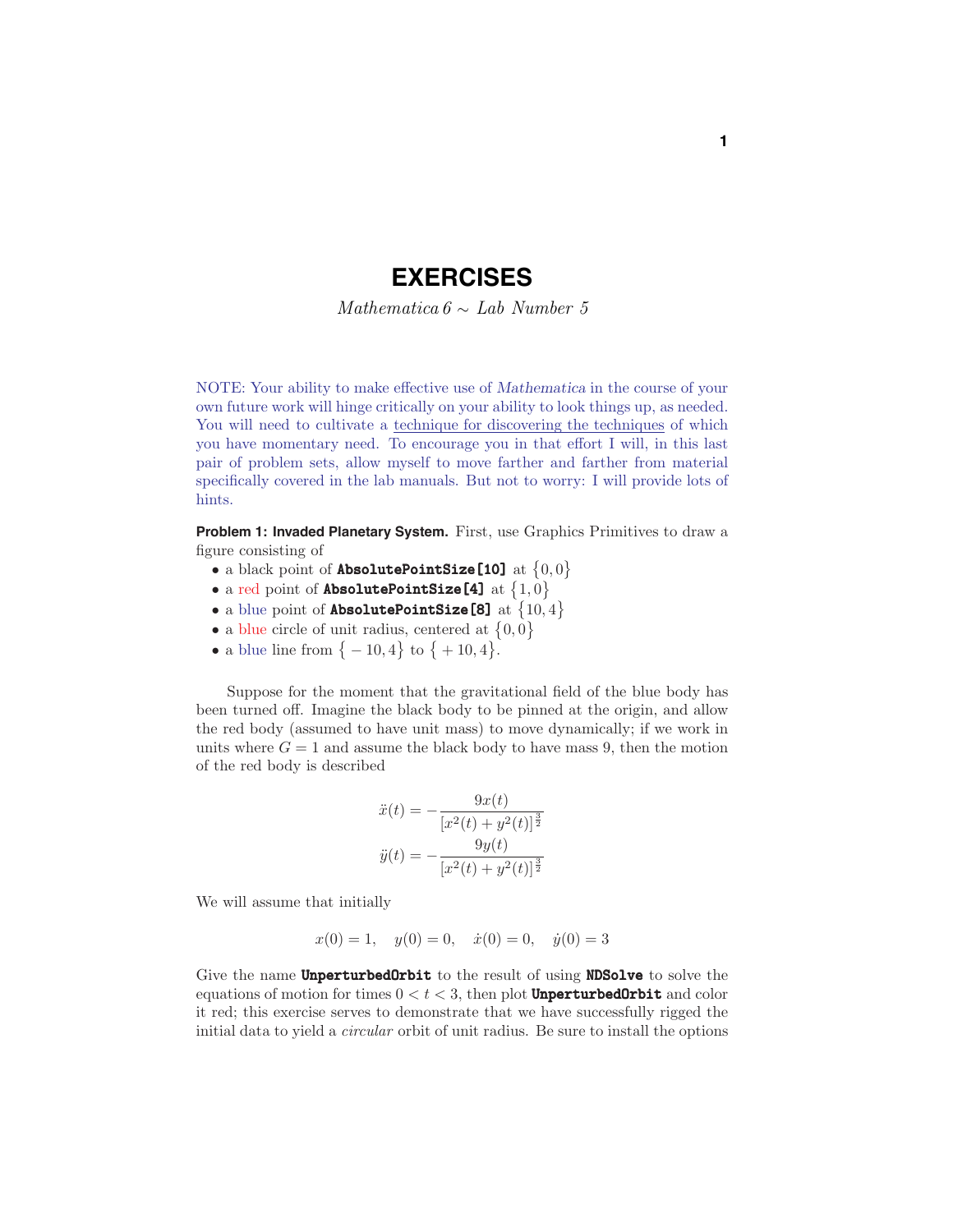## AspectRatio->Automatic PlotRange->All

Now turn on the gravitational field of the blue body (assumed to have mass  $\frac{1}{2}$ , and to be pinned at  $\{10, 4\}$ ; the equations of motion become

$$
\ddot{x} = -\frac{9x}{[x^2 + y^2]^{\frac{3}{2}}} + \frac{\frac{1}{2}(10 - x)}{[(10 - x)^2 + (4 - y)^2]^{\frac{3}{2}}}
$$

$$
\ddot{y} = -\frac{9y}{[x^2 + y^2]^{\frac{3}{2}}} + \frac{\frac{1}{2}(4 - y)}{[(10 - x)^2 + (4 - y)^2]^{\frac{3}{2}}}
$$

Preserving the former initial conditions, and working now on  $0 < t < 80$ , again solve the equations (call the solution **PerturbedOrbit**) and plot the orbit.

Now assume the blue body to move uniformly along the blue line, from right to left. Assume more particularly that it departs the point  $(10, 4)$  at  $t = 0$ and arrives at the point  $(-10, 4)$  at time  $t = 80$ . Again solve and plot the solution (called now **ImpactedOrbit**), working again on  $0 < t < 80$ .

Finally, repeat that exercise on the assumption that the blue body starts at the left end of the blue line and moves (with its former uniform speed) to the right. When trying to make carry-home intuitive sense of your result, don't forget to take into account the fact that in both cases the red particle is moving counterclockwise.

**Problem 2: Nonlinear Oscillations.** In the following "scrubbed" instance of the unforced damped oscillator equation

$$
\ddot{x} + b\dot{x} + x = 0
$$

we will allow *b* to become *x*-dependent (which will destroy the linearity of the equation: solution + solution will no longer be a solution!). In particular, we set

$$
b \longrightarrow b(x) \equiv \mu(x^2 - 1) \quad : \quad \mu \geq 0
$$

and obtain the "unforced Van der Pol equation," which is fundamental to the theory of nonlinear oscillations.<sup>1</sup> **Plot**  $b(x)$  and notice that the *x*-term describes damping (energy loss) if  $x < -1$  or  $1 < x$ , but "antidamping" (energy injection) if *x* is small:  $-1 < x < +1$ . The Van der Pol oscillator is "self-exciting," with consequences that will soon become evident.

Create a link to the website to the scholarpedia article about the Van de Pol oscillator.

**2**

<sup>1</sup> Balthasar van der Pol (*1889*–*1959*) was an engineer working for the N. V. Philips' Glowlamp Works in Eindhover, Holland when his study of the operating characteristics of triodes (early radio tubes with cathode, anode & grid) led him to publish "Forced oscillations in a system with non-linear resistance," Phil. Mag. **3**, 65 (1927), of which the Dutch version had appeared already in *1924*.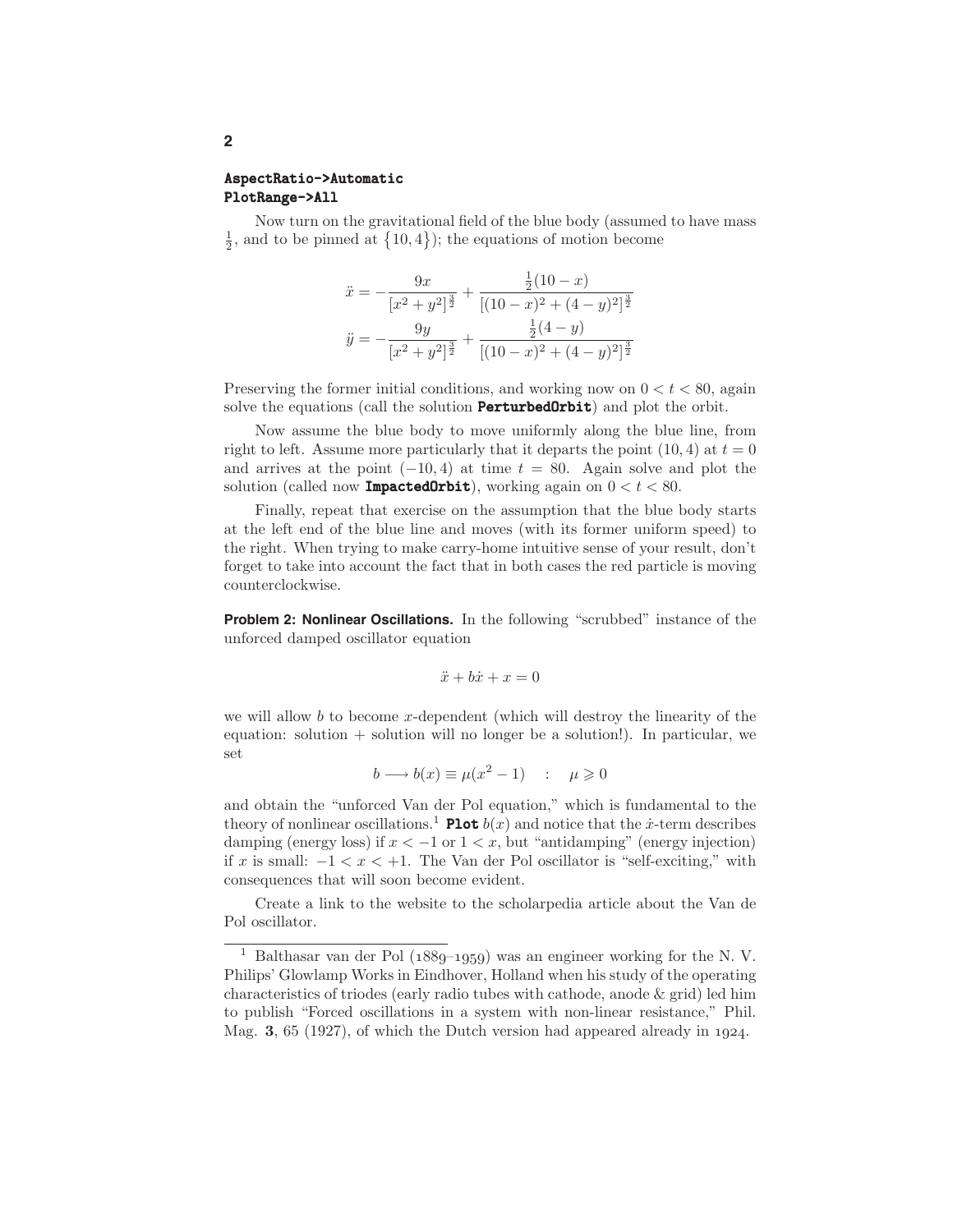Set  $\mu = \frac{1}{8}$ ,  $x(0) = 1$  and  $\dot{x}(0) = 0$ , then (for  $0 < t < 30$ ) **NDSolve** and **Plot** the solution of

$$
\ddot{x}(t) + \mu[x^2(t) - 1]\dot{x}(t) + x(t) = 0
$$

Notice that the oscillation grows to an apparently stable value.

Do the same with  $x(0) = 4$ . The oscillation damps to an apparently stable value.

Now set  $\mu = 8$ ,  $x(0) = 1$  and  $\dot{x}(0) = 0$  and proceed as before. You have entered the regime most characteristic of Van der Pol oscillators.

The idea now is to promote  $\dot{x}$  to the status of an independent variable, display the Van der Pol equation as a coupled pair of first order equations

$$
\dot{x} = y
$$
  

$$
\dot{y} + \mu(x^2 - 1)y + x = 0
$$

and to look at the phase plot. To that end, give names **phase1**, **phase2** and phase3 to the results of NDSolve'ing the preceding system—work as before on  $0 < t < 30$ —with

$$
\mu = 8
$$
,  $x(0) = 0.0$ ,  $y(0) = 01.0$   
\n $\mu = 8$ ,  $x(0) = 0.0$ ,  $y(0) = 12.0$   
\n $\mu = 8$ ,  $x(0) = 2.1$ ,  $y(0) = 17.2$ 

Plot those results, calling the results **phasemap1**, **phasemap2** and **phasemap3**. Adopt the options

## PlotRange->All AspectRatio->Automatic Ticks->None

and make the figures respectively red, black and blue.

Finally, use **Show** to superimpose those figures. Notice that after initial transcients have died down they precisely coincide! This is but one of many wonderful properties—properties of high practical importance—exhibited by nonlinear oscillators.<sup>2</sup>

**Problem 3: Oscillators, Coupled in Various Ways.** The equations

$$
\ddot{x} + 2^2 x = 0
$$
  

$$
\ddot{y} + 5^2 y = 0
$$

describe the motion of an uncoupled pair of oscillators, with natural frequencies that stand in the ratio 2:5. Assume that initially

$$
x(0) = 1
$$
,  $y(0) = 0$ ,  $\dot{x}(0) = 0$ ,  $\dot{y}(0) = 2$ 

Use **NDSolve** to obtain the solution (for  $0 \le t \le 100$ ) of those equations, and call it **Uncoupled**. Command

ParametricPlot $[{x[t], y[t]}$ .Uncoupled, ${t, 0, 100}$ , AspectRatio  $\rightarrow$ Automatic, PlotRange $\rightarrow$ {{-1,1},{-0.4,0.4}}

<sup>2</sup> For a nice account of this subject—a famously "difficult" subject which *Mathematica* makes much more accessible—see A. H. Nayfeh & D. T. Mook, Nonlinear Oscillations (*1979*).